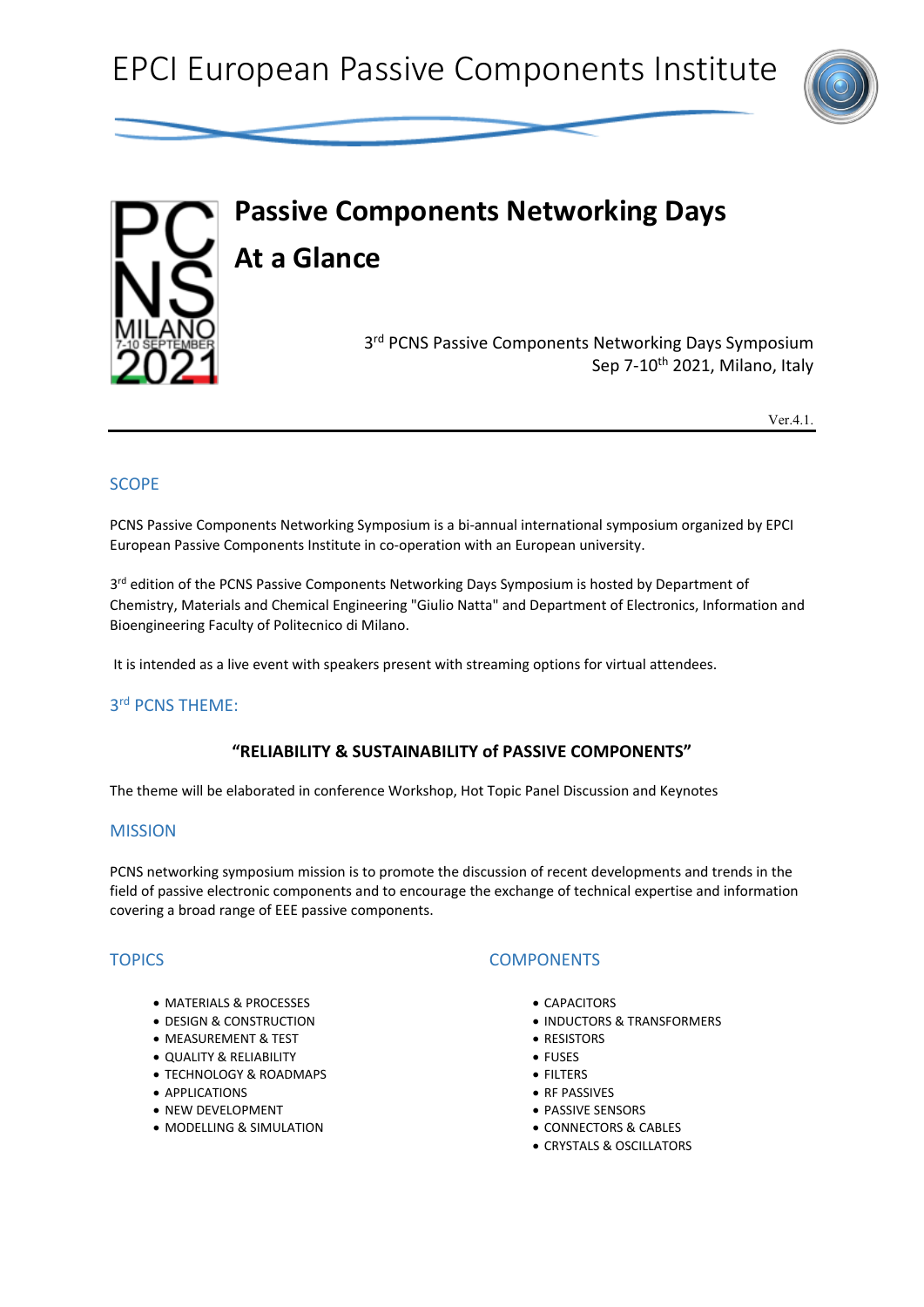#### ORGANIZING COMMITTEE

#### **Presidents:**

 Prof. Giovanni Dotelli, Ph.D. ; PoliMi Tomas Zednicek, Ph.D.; EPCI

#### **Members:**

- Luca Primavesi, Itelcond
- Prof. Luigi Piegari, Ph.D.; PoliMi
- Dr. Saverio Latorrata, Ph.D.; PoliMi
- Ing. Marco Freschi; PoliMi
- Ing. Chiara Moletti; PoliMi
- Ing. Silvia Colnago; PoliMi

# IMPORTANT DATES (TBC)

#### **10 Feb 21 Call for Papers Deadline**

2 Apr 21 Abstract deadline 30 Apr 21 Notice of acceptance 31 May 21 Registration open 9 Jun 21 Paper deadline 16 Jun 21 Preliminary programme 16 July 21 Early registration up to 23 July 21 Final programme **7-10 Sep 21 Conference dates**

#### TECHNICAL PROGRAMME COMMITTEE

#### **Presidents:**

 Luca Primavesi, Itelcond s.r.l., Italy Tomas Zednicek, Ph.D. ; EPCI, Czech Republic

#### **Manufacturer Representatives**

- Pietro Andreetti, Kemet Electronics; Vice President, Film Business Unit; Italy
- Ron Demcko, AVX Corporation; Technical Sales Group Manager and Fellow; USA
- Lorandt Fölkel, Würth Elektronik eiSos; Application Engineering Manager; Germany

#### **Universities**

- Ass.Prof. Vlasta Sedlakova Ph.D., Brno University of Technology; Czech Republic
- Dr. Saverio Latorrata, Ph.D.; PoliMi
- Ass.Prof. Dr. Thomas Ebel, University of Southern Denmark

#### **Space Agencies**

- Léo Farhat Ph.D., ESA ESTEC EEE/Passives Component Engineer; Netherland
- Alexander Teverovsky Ph.D., ASRC / NASA; USA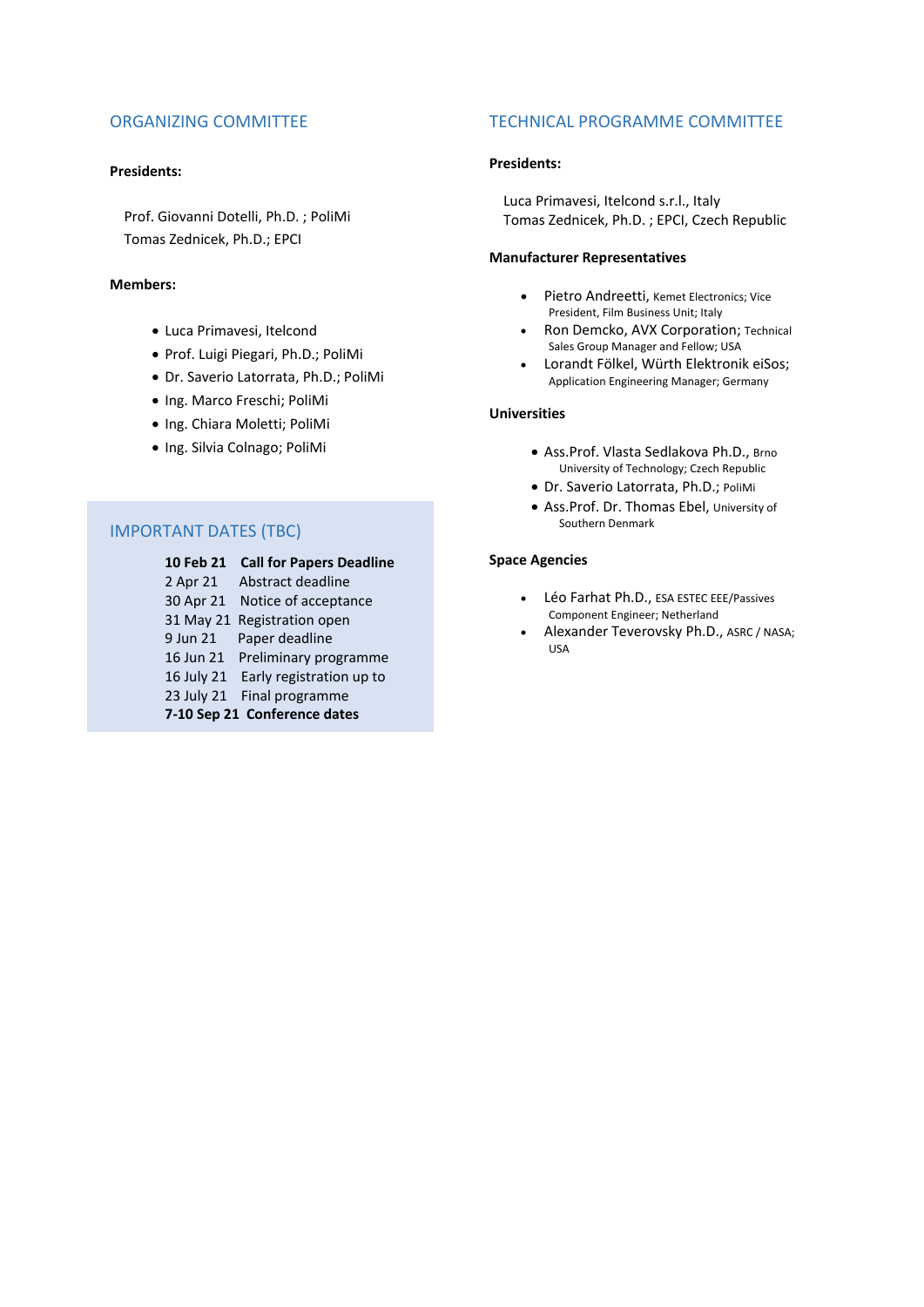### PRELIMINARY PROGRAMME AT A GLANCE

# **3rd PCNS Passive Components Networking Days Sep 7th - 10th 2021**

**Program at a Glance**



Preliminary detailed program including paper abstracts can be viewed at:

<https://pcns.events/event-schedule/>

#### LINKS

| Symposium website:                                                                          | https://pcns.events/                           |  |  |
|---------------------------------------------------------------------------------------------|------------------------------------------------|--|--|
| Symposium LinkedIn page:                                                                    | https://www.linkedin.com/showcase/pcns-events/ |  |  |
| PCNS flyer, speakers instructions, antitrust declarations and other downloadable documents: |                                                |  |  |
|                                                                                             | https://pcns.events/downloads/                 |  |  |
| Contact amail:                                                                              | mailtousessatary@nassive_sempenents_eu         |  |  |

Contact email: <mailto:secretary@passive-components.eu>